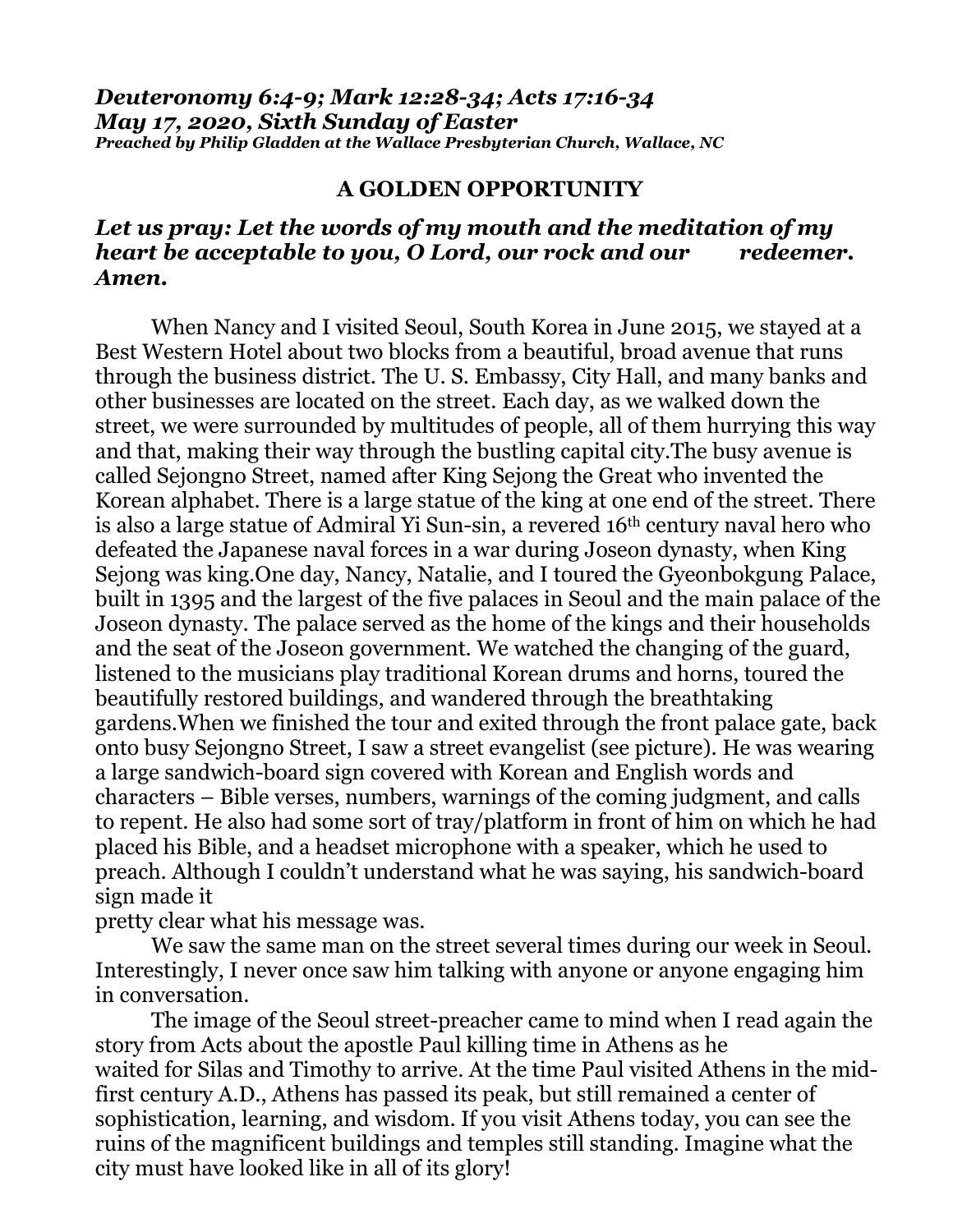

Here's how one writer describes what Paul would have seen as he walkedaround Athens: "Passing through the gates, Paul would have seen the Temple of Demeter with statues of the goddess and her daughter. A little further on he would have passed the statue of Poseidon hurling his trident. Beyond this, he would have seen the statues of Healing Athena, Zeus, Apollo, and Hermes standing near the Sanctuary of Dionysus.

"In the agora the Apostle would have passed what is sometimes called 'the Music Hall at Athens,' the odeon, a small roofed theater. In the agora the Athenians had an altar of Mercy, which stood in a grove of laurels and olives. Close to the agora, in the gymnasium of Ptolemy, there was a stone statue of Hermes, and a bronze statue of Ptolemy.

"Paul . . . must have seen the Sanctuary of the Dioscuri, the Serapeum in the lower part of the city, the Temple of Olympian Zeus southeast of the Acropolis, the Pythium on the southern side of the Acropolis, [and] the Sanctuary of Dionysus at the foot of the Acropolis.

"He would have visited the most famous and beautiful of all Greek temples, the Parthenon . . . [he would have seen] the oldest and most venerated statue of Athena, which like that of Diana of Ephesus, was believed to have fallen from heaven. Finally, there was the most conspicuous statue of the city-goddess [Athena], a dedication from the spoils of the Battle of Marathon."<sup>1</sup>

The Roman writer, Pliny the Elder, commented that Athens had over 30,000 public statues plus many more in private homes. The Roman satirist, Petronius, observed that it was "easier to find a god than a man in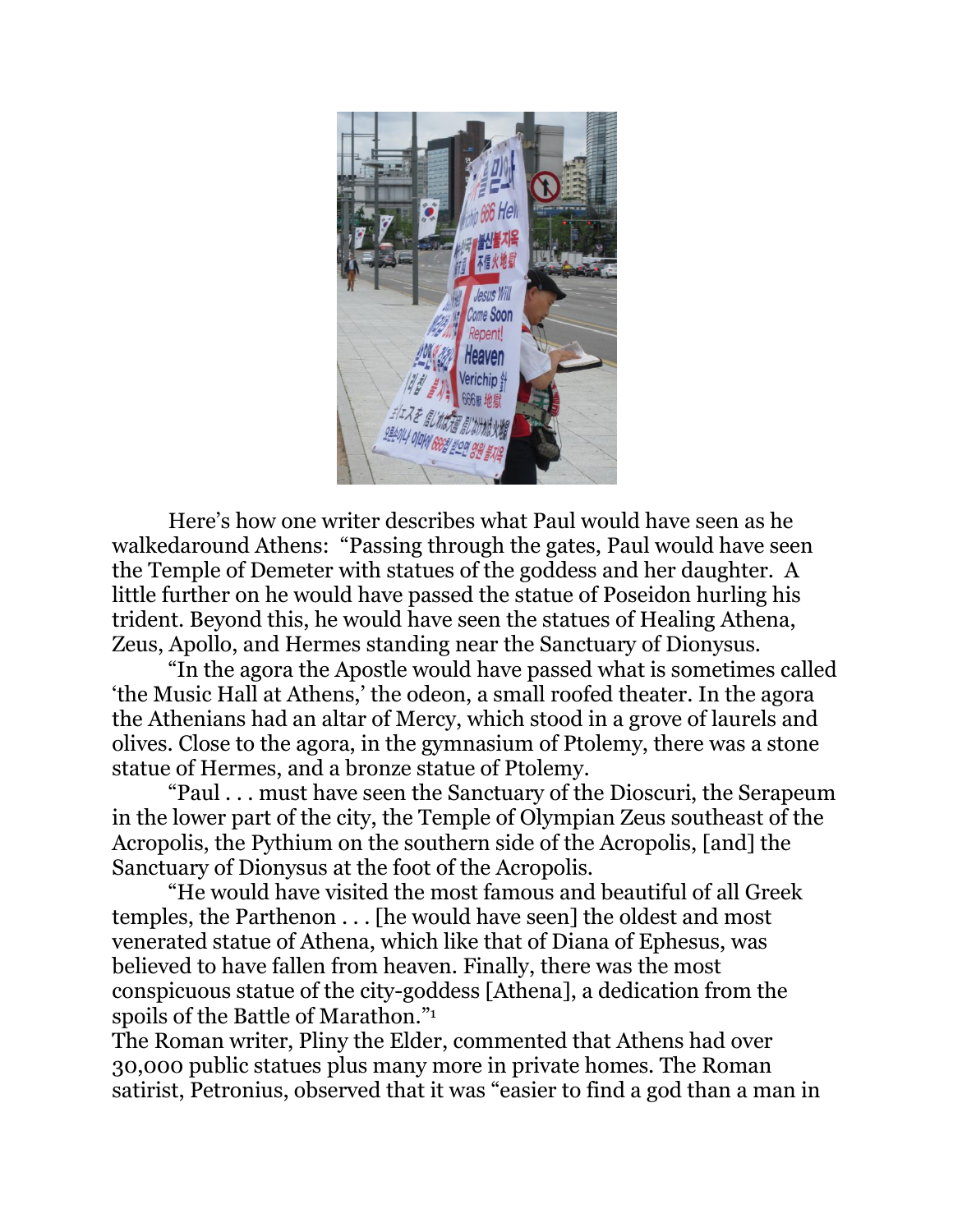Athens." No wonder, then, when Paul saw all of those temples and statues, he opened his remarks with this observation, "Athenians, I see how extremely religious you are in every way." (Acts 17:22)

In his advice to his younger ministry partner Timothy, Paul encouraged him to "proclaim the message; be persistent whether the time is favorable or unfavorable." (2 Timothy 4:2) Paul certainly did that when he debated with the Epicurean and Stoic philosophers and the many other Athenians and foreigners who "would spend their time in nothing but telling or hearing something new." (Acts 17:21) Paul recognized a golden opportunity when he saw it. He seized the chance to meet the Athenians where they were and tell them about the one, true God.

When it came to arguing with the Epicurean and Stoic philosophers, Paul himself was no slouch theologically, philosophically, and literarily. He was a student of Gamaliel, a leading Pharisee and teacher of the Jewish law. Paul was fluent in at least Hebrew and Greek. He was a "world traveler." And, on top of that, as he puts it in his letter to the Galatians, "the gospel that was proclaimed by me is not of human origin; for I did not receive it from a human source, nor was I taught it, but I received it through a revelation of Jesus Christ." (Galatians 1:11-12)

But Paul also described himself this way: "I have become all things to all people, that I might by all means save some. I do it all for the gospel, so that I may share in its blessings." (1 Corinthians 9:22-23) Paul didn't water down the gospel when he talked with the Greek philosophers at the Areopagus. He didn't pull any punches when he told them, "now [God] commands all people everywhere to repent." (Acts 17:30) But neither did Paul go out of his way to insult the Athenians (if some took offense at his message, which they most certainly did, that was their problem, not Paul's).

You might have noticed that, in his speech at the Areopagus, Paul didn't talk about Abraham and Isaac and Jacob and Joseph and the covenant and the Exodus and the law and all of the other "Old Testament" things you would expect a Jewish scholar of Paul's caliber to reference. That's because those things wouldn't have impressed the Athenian philosophers, if they even knew what Paul was talking about.

Instead, Paul met the Athenians where they were – "extremely religious in every way" but, in Paul's estimation, still searching and groping for God. When I went to Tabasco, Mexico for the first time in 1994, a few of us took a cab into downtown Villahermosa (the capital city) one afternoon when we had some free time. I sat in the front passenger seat. The cab driver had a spectacular assortment of icons from several different religions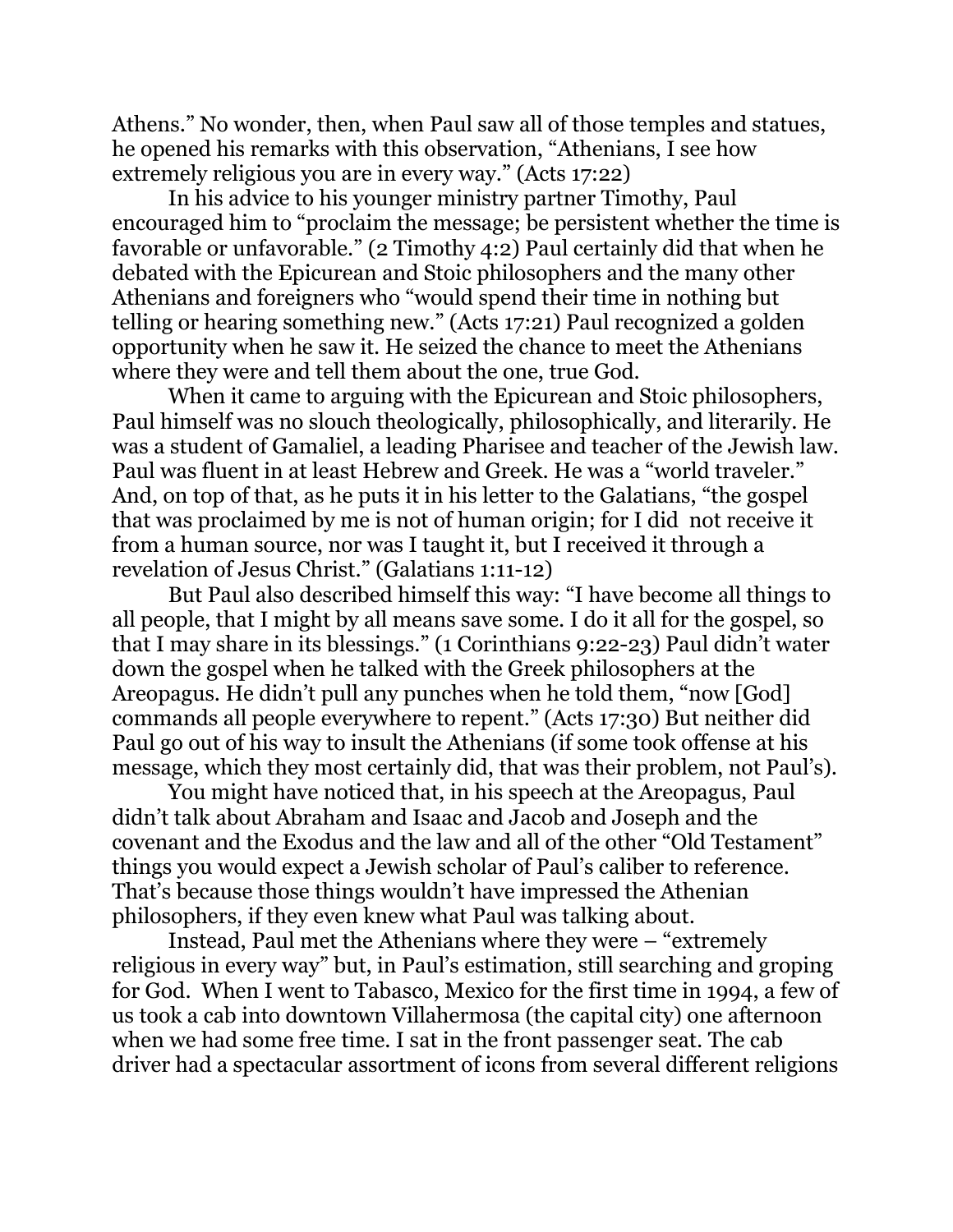on his dashboard and hanging from the rear-view mirror. I remember thinking, "I guess he's just covering all of the bases."

Maybe that's what Paul thought when he saw the altar the Athenians had erected "To an unknown god." According to a story from the 6<sup>th</sup> century B.C., Athens was besieged by a deadly plague. With no cure available and no end in sight, the Athenians began to worry that one of their many gods had somehow been offended. But, because they had so many gods, they couldn't figure out which god to appease through sacrifice; so, they continued to suffer.

That's when they brought in an outside expert from the island of Cyprus, a poet named Epimenides. When he heard what the Athenians had tried, he concluded none of their many gods was the one offended. He recommended an unusual plan: he gathered a large flock of sheep of different colors and kept them from feeding until they were very hungry. Then he turned the sheep loose on Mars Hill [which is the Areopagus of today's scripture lesson]. He figured hungry sheep would immediately graze rather than lie down and rest. However, to everyone's amazement, several of the sheep did lie down and rest. Epimenides concluded these spots were sacred. He ordered altars to be erected at each of these spots and the sheep sacrificed (you guessed it) "to an unknown god." As the story goes, the plague that was ravaging Athens almost immediately stopped.<sup>2</sup>

Perhaps it was one of those altars "to an unknown god" that Paul saw as he walked around town. What Paul did see was a golden opportunity to share with the Athenians, the Epicureans, the Stoics, and the foreigners in Athens his witness and testimony about the one, true God, the God who made the world and everything in it, he who is Lord of heaven and earth, [who] does not live in shrines made by human hands." (Acts 17:24-25)

It's true that not everybody in Athens accepted what Paul had to say about God and Jesus. Some of them called him a babbler (v. 18). Some of them scoffed when they heard about the resurrection of the dead (v. 32). But others were interested in what Paul had to say – "We would like to know what it means. . . We will hear you again about this." (vv. 20, 33) Paul seized the unexpected opportunity before him to share his faith in a new and (maybe for Paul) unusual way. He might have stuck to his tried-andtrue methods that he knew so well, but those ways didn't fit the situation he found himself in as he walked around Athens. Unlike the street preacher on Sejongno Street in Seoul, Paul seems to have attracted listeners and, in turn, he must have listened to what they had to say. Then he presented the gospel in way and in a form the Athenians could understand and accept (at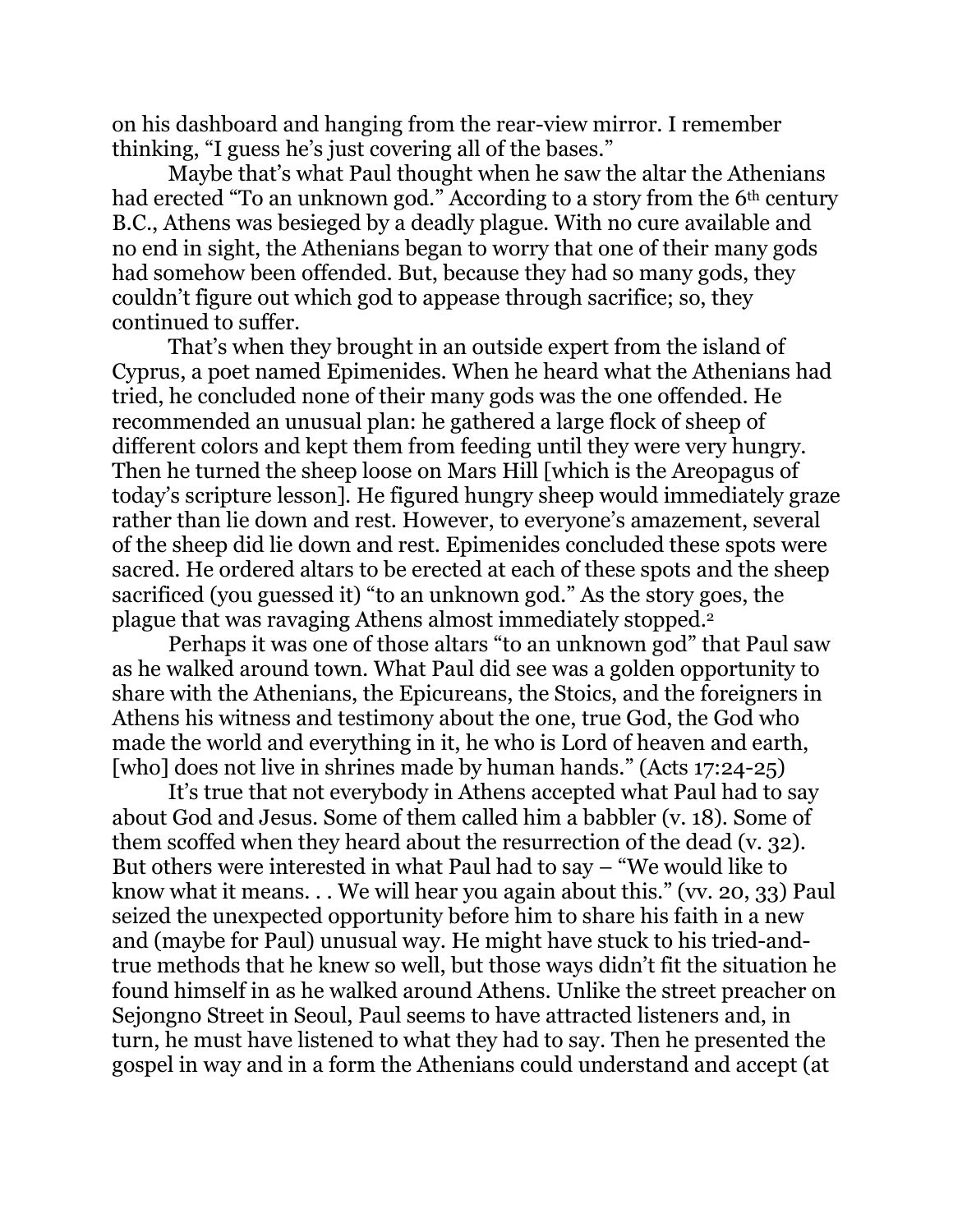least some, such as Dionysius the Areopagite, Damaris, and others with them).

So, what's that got to do with us in the year 2020? I wonder if, as Christians and as the church, we don't have a golden opportunity to bear witness to Jesus Christ in new and unusual (or at least unfamiliar) ways. Because of the Covid-19 pandemic, the watchword seems to be "we won't ever get back to normal, we'll have to adjust to a new normal." That's going to be true for us as a congregation. Already we realize that at some yet undetermined date in the future, we're not going to be able to walk back in this building and pick up right where we left off and do things as we've always done them. "Church" is going to be different.

In the meantime, we've had to make adjustments in how we do ministry and worship together and serve the community. We were fortunate that we were already up to speed when it came to live-streaming our worship services, since we've been doing that for about six years. And yet, for many of you, it's a brand-new experience, right up there with Zooming in for Bible studies and other virtual gatherings.

But you know what? That's where the world is – and has been for quite a while. In January 2005, Pope John Paul II wrote an Apostolic Letter "To Those Responsible for Communications," which he titled "The Rapid Development." In his introduction, Pope John Paul made reference to a statement from Vatican II in December 1963: "Man's genius has with God's help produced marvelous technical inventions from creation, especially in our times. The Church, our mother, is particularly interested in those which directly touch man's spirit and which have opened up new avenues of easy communication of all kinds of news, of ideas and orientations."

Then, in a reference to today's story about Paul using a new method of communication with the Athenian philosophers, Pope John Paul explained, "Many challenges face the new evangelization in a world rich with communicative potential like our own. Because of this, I wanted to underline . . . that the first Areopagus [where Paul argued with the philosophers in the 1 st century A.D.] of modern times is the *world of communications,* which is capable of unifying humanity and transforming it into – as it is commonly referred to – 'a global village.' The communications media have acquired such importance as to be the principal means of guidance and inspiration for many people in their personal, familial, and social behavior. We are dealing with a complex problem, because the culture itself, [cut off] from [and leaving out] its content, arises from the very existence of new ways to communicate with hitherto unknown techniques and vocabulary."